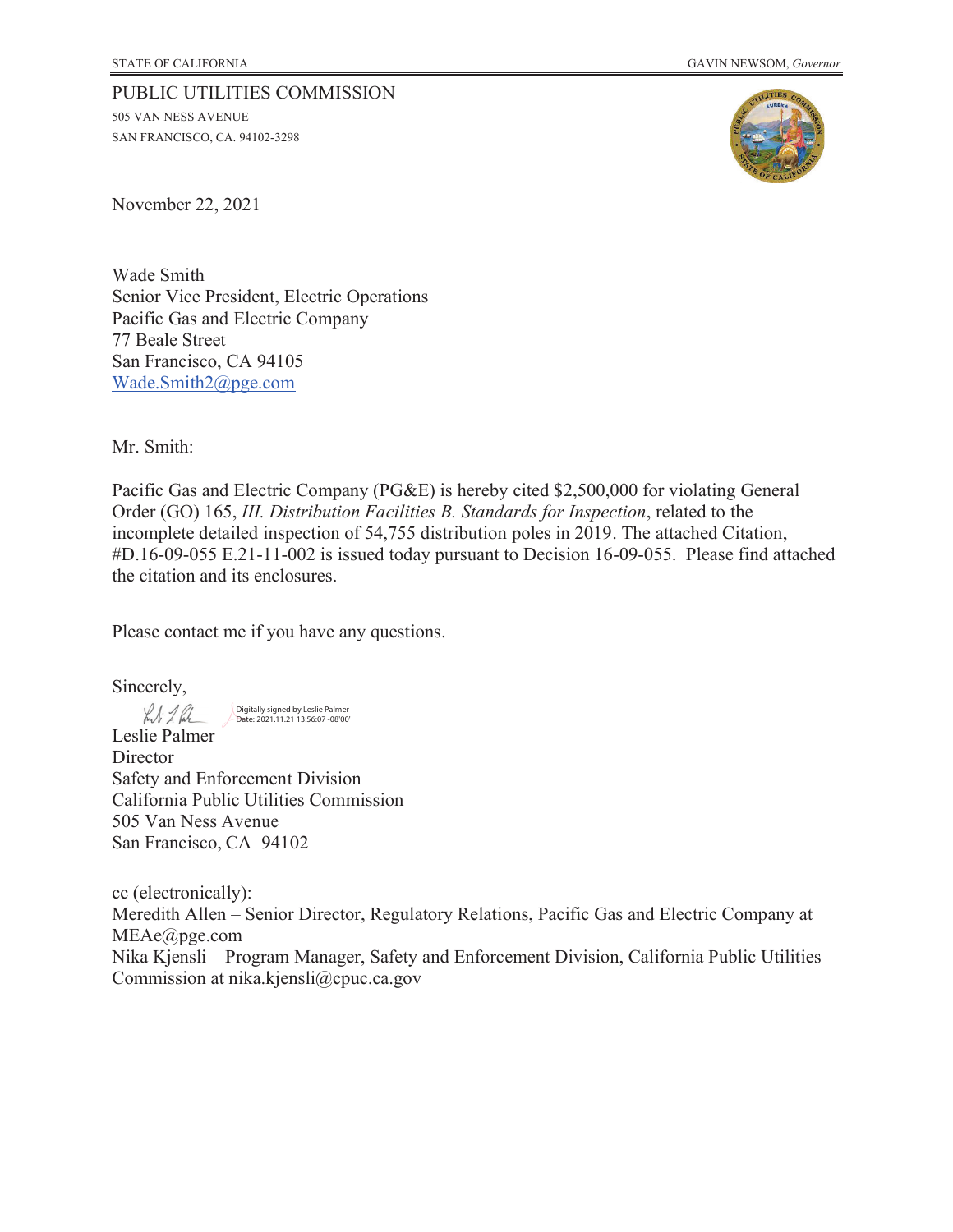

**Citation Date:** November 22, 2021 **Citation #:** D.16-09-055 E.21-11- 002 **Utility/Operator ID#:** U 39 E

#### **CITATION ISSUED PURSUANT TO DECISION 16-09-055**

**Electrical Corporation (Utility) To Which Citation is Issued:**

Pacific Gas and Electric Company (U 39 E)

#### **OFFICERS OF THE RESPONDENT**

Wade Smith Senior Vice President, Electric Operations Pacific Gas and Electric Company 77 Beale Street San Francisco, CA 94105 Wade.Smith2@pge.com

## **CITATION**

Pacific Gas and Electric Company (PG&E or Utility) is cited for 54,755 incomplete distribution pole inspections resulting in a financial penalty of \$2.5 million. On May 7, 2021, in a Safety Issue Notification sent to the Commission's Safety and Enforcement Division (SED), PG&E revealed that its records indicated that 54,755 of its distribution poles lacked detailed inspections from 2020 as part of PG&E's compliance with General Order (GO) 165. GO 165 requires the utilities to complete these detailed inspections at least once every five years.

## **VIOLATIONS**

PG&E is cited for violating General Order 165, III. *Distribution Facilities B. Standards for Inspection*.

**General Order 165, III.** *Distribution Facilities, B. Standards for Inspection,* states in part:

*"Each utility subject to this General Order shall conduct inspections of its distribution facilities, as necessary, to ensure reliable, high-quality, and safe operation, but in no case may the period between inspections (measured in years) exceed the time specified in Table 1."*

PG&E is in violation of General Order 165 (GO 165), III. *Distribution Facilities, B. Standards for Inspection*,<sup>1</sup> for failing to conduct detailed inspections on 54,755 distribution poles which should have been completed by 2020 or earlier<sup>2</sup> in accordance with the GO 165 five-year detailed inspection

<sup>1</sup> GO 165, III. *Distribution Facilities, B. Standards for Inspections.* 

<sup>2</sup> *PG&E's Voluntary Self-Identified Notification: GO-165 and WMP Enhanced Inspections, dated May 7, 2021.*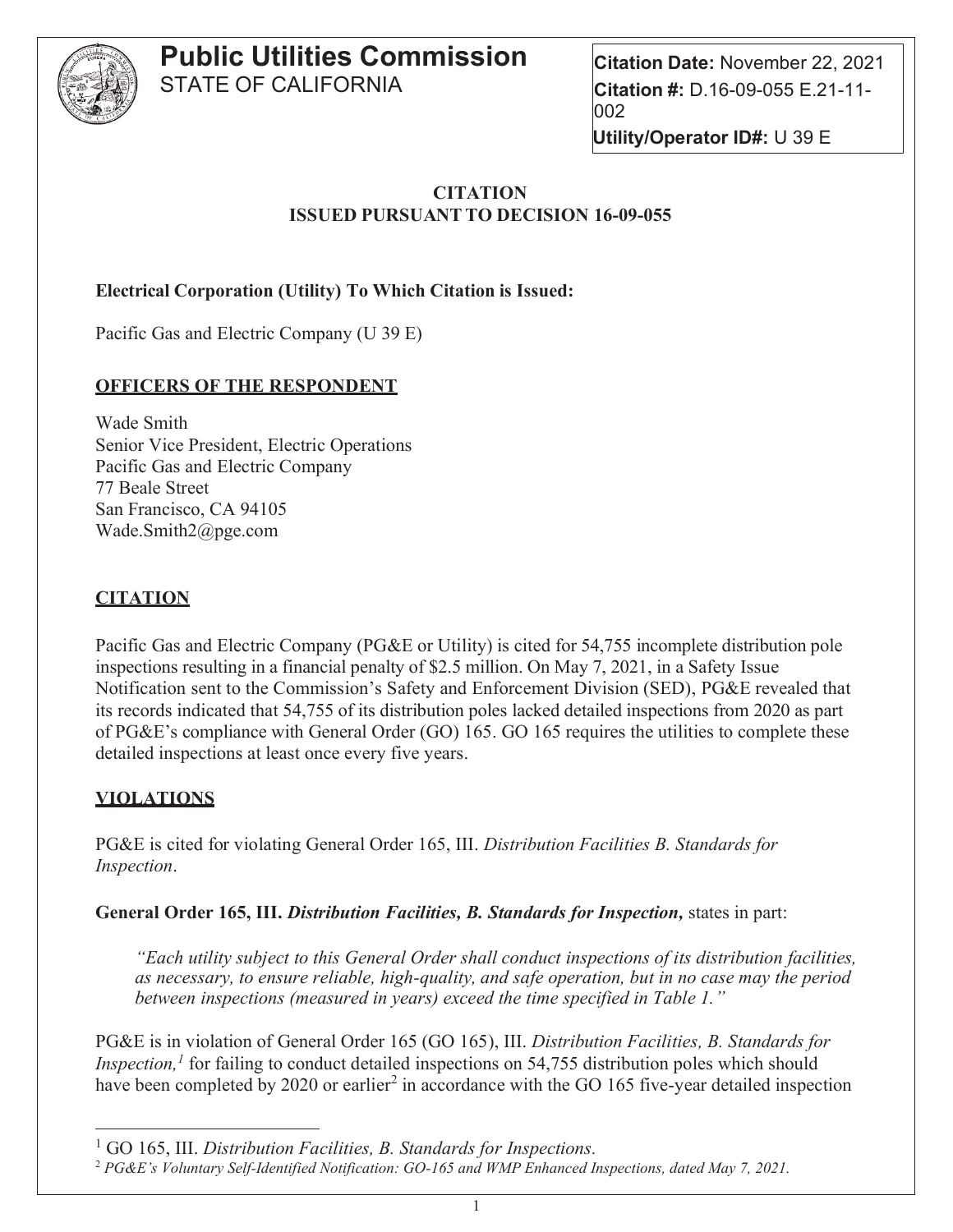

**Citation Date:** November 22, 2021 **Citation #:** D.16-09-055 E.21-11- 002

**Utility/Operator ID#:** U 39 E

cycle. GO 165 requires utilities to conduct detailed inspections on their facilities and defines a detailed inspection as "one where individual pieces of equipment and structures are carefully examined, visually and through use of routine diagnostic test, as appropriate, and (if practical and if useful information can be so gathered) opened, and the condition of each rated and recorded."<sup>3</sup> These detailed inspections are to be completed at least once every five years. This allows the utility to monitor the condition and degradation of its infrastructure ensuring reliable and safe operation.

#### **ENCLOSURES**

The following enclosures were used to establish the findings of fact:

*Enclosure 1 – PG&E's Voluntary Self-Identified Notification: GO-165 and WMP Enhanced Inspections, dated May 7, 2021.*

*Enclosure 2 – PG&E's Response to CPUC -WSD DR8 – ENHINSP1, dated April 1, 2021* 

*Enclosure 3 – PG&E's Response to CPUC SED's and WSD's Data Request Regarding* 

*Missed General Order 165 Distribution Pole Inspections…. Supplemental Response, dated* 

*May 21, 2021*

*Enclosure 4 – PG&E's Response to CPUC – Public Advocates Office, dated May 21, 2021.*

*Enclosure 5 – PG&E's Response to CPUC - SED's and OEIS's Data Request Regarding* 

*Missed General Order 165 Distribution Pole Inspections…. Supplemental Response 2, dated July 12, 2021*

*Enclosure 6 - PG&E's Response to SED's and OIES's Data Request Regarding Missed General Order 165 Distribution Pole Inspections…. Supplemental Response 3, dated August 17, 2021*

*Enclosure 7 - PG&E's Response to SED Data Request #1 Regarding Missed General Order 165 Distribution Pole Inspections, dated September 10, 2021*

*Enclosure 8 – PG&E's Annual Electric Distribution Reports 2015-2019*

## **STATEMENT OF FACTS**

The above violation is documented in the attached *Enclosure 1 – PG&E's Voluntary Self-Identified Notification: GO 165 and WMP Enhanced Inspections, dated May 7, 2021*.

SED also reviewed PG&E's records and responses to various data requests.

#### *Background*

In 2019, PG&E conducted routine distribution pole inspections as part of its Wildfire Safety and Inspection Program (WSIP) with the intent of performing a more in-depth safety inspection based on

<sup>&</sup>lt;sup>3</sup> GO 165, III Distribution Facilities, A. Definitions (4) "Detailed".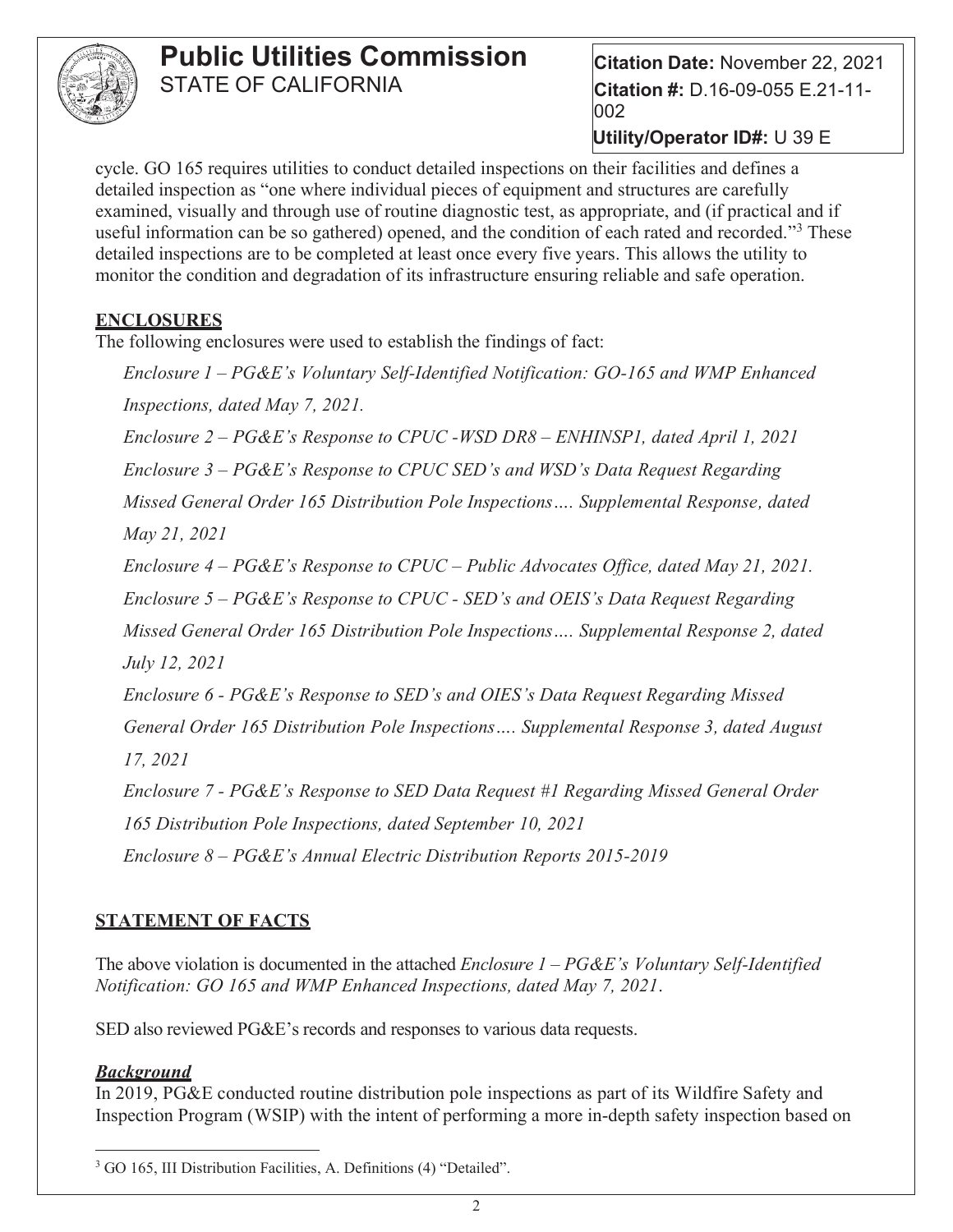

**Citation Date:** November 22, 2021 **Citation #:** D.16-09-055 E.21-11- 002

**Utility/Operator ID#:** U 39 E

wildfire risk. Under the WSIP program, PG&E inspected nearly 694,000 distribution structures in Tier 3, Tier 2, and Zone 1 High Fire Threat District (HFTD) areas. PG&E noted however that the 2019 WSIP inspections differed from PG&E's GO 165 detailed inspections in that:

- 1. PG&E did not require the WSIP inspectors to identify the lowest priority issues (F-tags), such as missing high voltage signs, guy markers, etc. PG&E's F-tags are approximately correlated with safety hazard level 3 under General Order 95, Rule  $18(B)(1)(a)(iii)$  which allows corrective action to take place within 60 months.
- 2. PG&E did not require contracted qualified electrical workers (QEW) to pass ELEC-1000 GO 165 New Inspector Training course.

In 2020, PG&E expanded the inspection criteria of the WSIP to include the two omissions above and combined the GO 165 and WSIP inspections into one enhanced inspection program.

In May 2020 during an internal review of PG&E's 2020 workplan for compliance with GO 165, PG&E determined that the reliance on WSIP inspections in 2019 represented an inspection gap as 54,755 poles did not undergo a GO 165 required inspection. PG&E planned to inspect the distribution poles in 2020 but due to a miscommunication, the 2020 workplan was not updated to include the missed GO 165 detailed inspections for the 54,755 poles, and consequently most of these poles were not inspected in 2020. Of the 54,755 distribution poles, approximately 50,130 poles underwent a safety inspection as part of the 2019 WSIP; however, 4,625 poles did not undergo either a GO 165 detailed inspection or a 2019 WISP inspection.

On April 7, 2021, at a meeting between PG&E, the Commission's Safety and Enforcement Division, (SED) and Wildfire Safety Division (now Office of Energy Infrastructure and Safety (OEIS)), PG&E stated that it failed to complete approximately 53,000 detailed distribution pole inspections under GO 165 for calendar year 2020. On May 7, 2021, PG&E filed a voluntary self-identified notification regarding its GO 165 detailed inspections and WMP enhanced inspections.<sup>4</sup> Within the letter PG&E stated that 54,755 distribution poles had not undergone a General Order 165 detailed inspections by the end of calendar year 2020 or earlier. The location of these poles is shown in Table  $1<sup>5</sup>$ 

Table 1. Summary of location of PG&E distribution poles with missing detailed inspections by HFTD and non-HFTD $<sup>6</sup>$ </sup>

| Zones    | Number of Poles |
|----------|-----------------|
| Non-HFTD | 5,241           |
| Zone 1   |                 |
| Tier 2   | 49,042          |
| Tier 3   |                 |

<sup>4</sup> *PG&E's Voluntary Self-Identified Notification: GO-165 and WMP Enhanced Inspections, dated May 7, 2021.* <sup>5</sup> *PG&E's Response – Public Advocates Office, dated May 21, 2021.*

<sup>6</sup> GO 95, 21.D. High Fire Threat District means those areas comprised of the following: (1) Zone 1 is Tier 1 of the latest version of …. Tree Mortality High Hazard Zones…. (2) Tier 2 is of the CPUC Fire-Threat Map. (3) Tier 3 is of the CPUC Fire-Threat Map.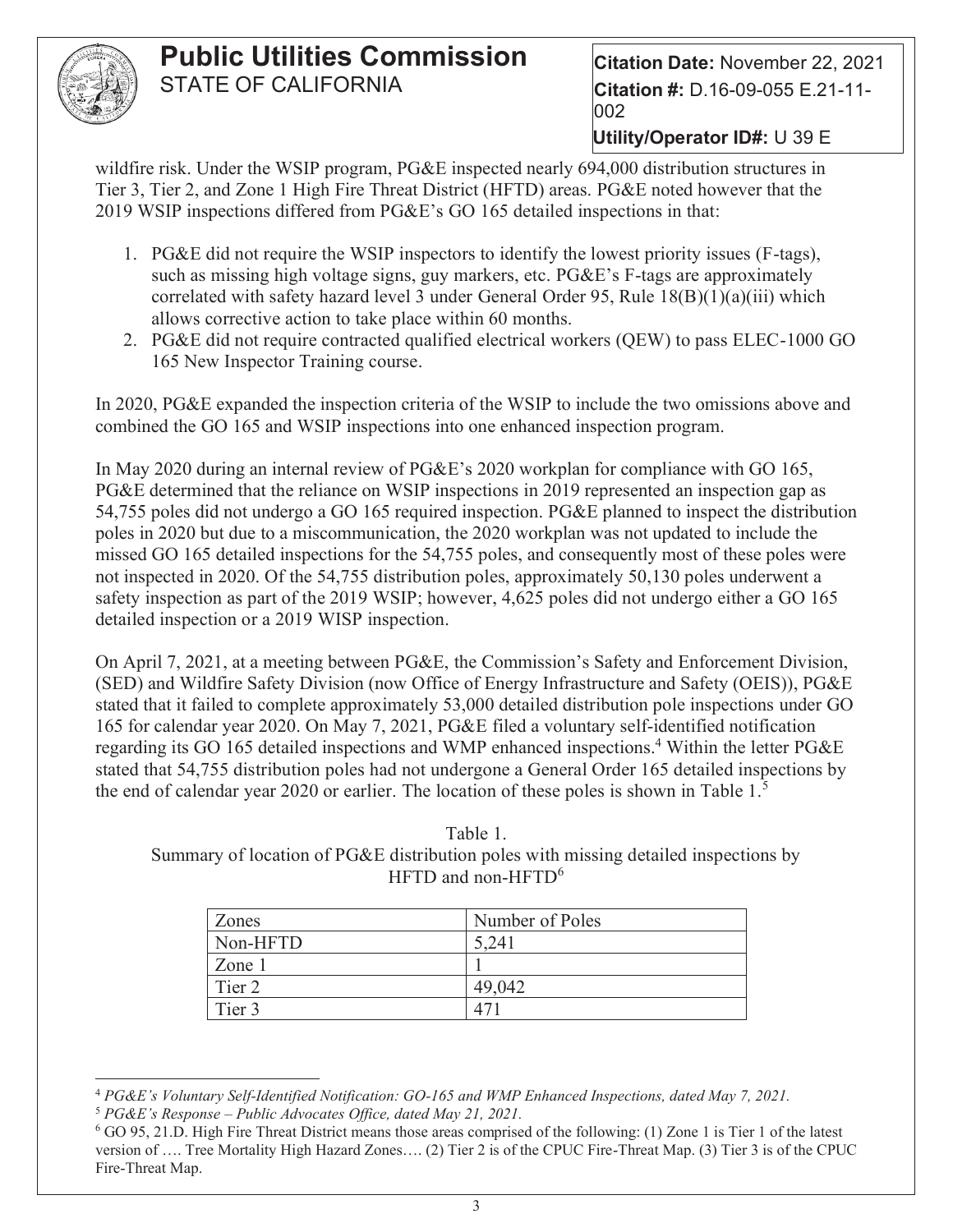

**Citation Date:** November 22, 2021 **Citation #:** D.16-09-055 E.21-11- 002

**Utility/Operator ID#:** U 39 E

The 54,755 distribution poles represent approximately 2.3 % of all poles which PG&E performs detailed inspections.<sup>7</sup>

#### *Other Factor(s)*

After PG&E discovered the extent of the missed detailed GO 165 inspections, PG&E took the following corrective actions in order to remediate the situation in the short-term:

- 1. By May 7, 2021, PG&E completed accelerated enhanced inspections for all poles without GO 165 inspection records.
- 2. PG&E targeted July 31, 2021, as the date of completion for its detailed inspections of distribution poles located in HFTD that had been inspected under WSIP but did not have a complete GO 165 inspection. For the distribution poles located in non-HFTDs that were inspected under WSIP but did not have a complete GO 165 inspection, PG&E set a target date of competition of December 31, 2021.
	- a. As of May 17, 2021, PG&E had completed 13,496 of the 54,755 distribution poles detailed inspections.<sup>8</sup>
	- b. As of September 10, 2021, PG&E had completed all detailed inspections for distribution poles in HFTDs and only one distribution pole in a non-HFTD has an outstanding detailed inspection with a scheduled completion date of November 30,  $2021.<sup>9</sup>$

PG&E proposed the following long-term mitigation measures in order to avert potential future incomplete or missed detailed inspections:

- 1. Strengthen the electric operations asset registry to ensure that PG&E has knowledge of its facilities and its build processes. This aids in compliance and operational maintenance by confirming that facilities are designed, constructed and maintained as required.
- 2. Implement controls and controls testing for:
	- a. Adding inspections to the current year work plan when asset records are modified or created during the year.
	- b. Ensuring alignment between internal commitments and the inspection and maintenance work plan.

## *Other 2021 PG&E Self-Identified Non-Compliance and Safety Issues*

The following is a list of self-identified non-compliance and safety issues that PG&E filed with the Commission in 2021.

1. On February 12, 2021, PG&E filed a Safety Issue Notification regarding a self-identified potential non-compliance with GO 95, Rule 18 attributed to an All-Dielectric Self-Supporting (ADSS) fiber cable failure in San Jose. PG&E failed to identify and remediate a tear on a non-conductive ADSS fiber cable photographed in October 2020 prior to the fiber cable failing on January 10, 2021.

<sup>&</sup>lt;sup>7</sup> This percentage is based on the sum of poles from PG&E's General Order 165 Annual Report filings from 2015 – 2019. <sup>8</sup> *PG&E's Response to CPUC SED's and WSD's Data Request Regarding Missed General Order 165 Distribution Pole Inspections…. Supplemental Response, dated May 21, 2021.*

<sup>9</sup> *PG&E's Response to SED Data Request #1 Regarding Missed General Order 165 Distribution Pole Inspections, dated September 10, 2021.*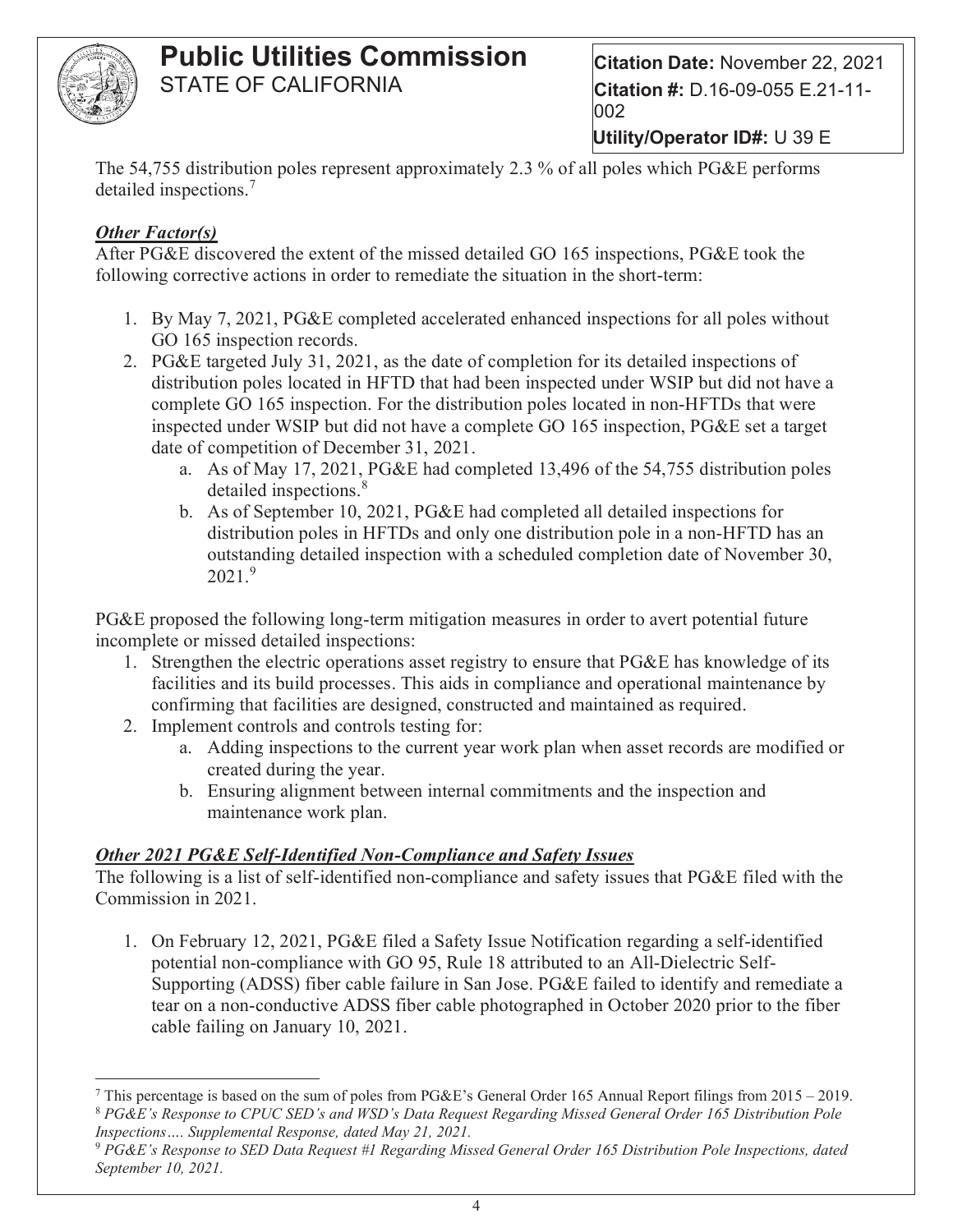

**Citation Date:** November 22, 2021 **Citation #:** D.16-09-055 E.21-11- 002

- 2. On May 7, 2021, PG&E filed a Safety Issue Notification regarding Cellon-treated wood poles after a Cellon gas-treated distribution pole failed in Danville, CA due to internal dry rot on July 8, 2020. PG&E's intrusive inspections in 2005 and 2015 failed to detect the internal rot.
- 3. On May 20, 2021, PG&E filed a Safety Issue Notification regarding an update to its 2019 and 2020 Wildfire Mitigation Plan (WMP) enhanced inspections. PG&E failed to conduct enhanced inspections on all of its hydroelectric substations in HFTD per its 2020 Wildfire Mitigation Plan.
- 4. On June 11, 2021, PG&E filed a Safety Issue Notification regarding the falsification of GO 165 inspection records. During a quality review, a PG&E compliance supervisor determined that a contractor was not performing assigned inspections and had been falsifying the inspections as completed.
- 5. On June 15, 2021, PG&E filed a Safety Issue Notification regarding a self-identified potential non-compliance for not meeting the requirements of GO 95, Rule 31.6 and GO 165. PG&E discovered that it failed to maintain and/or remove five abandoned transmission towers supporting four de-energized conductor spans in a high fire threat district (HFTD).
- 6. On October 21, 2021, PG&E filed a Safety Issue Notification regarding non-compliance and inconsistent application of California Government Code (CGC) Sections 4216(k), 4216(s) and  $4216.3(a)(1)(A)$  to locate and mark empty electric ducts throughout the PG&E system. PG&E determined that its locators have not been consistently locating and marking empty subsurface electrical ducts which were installed as spares or for future use.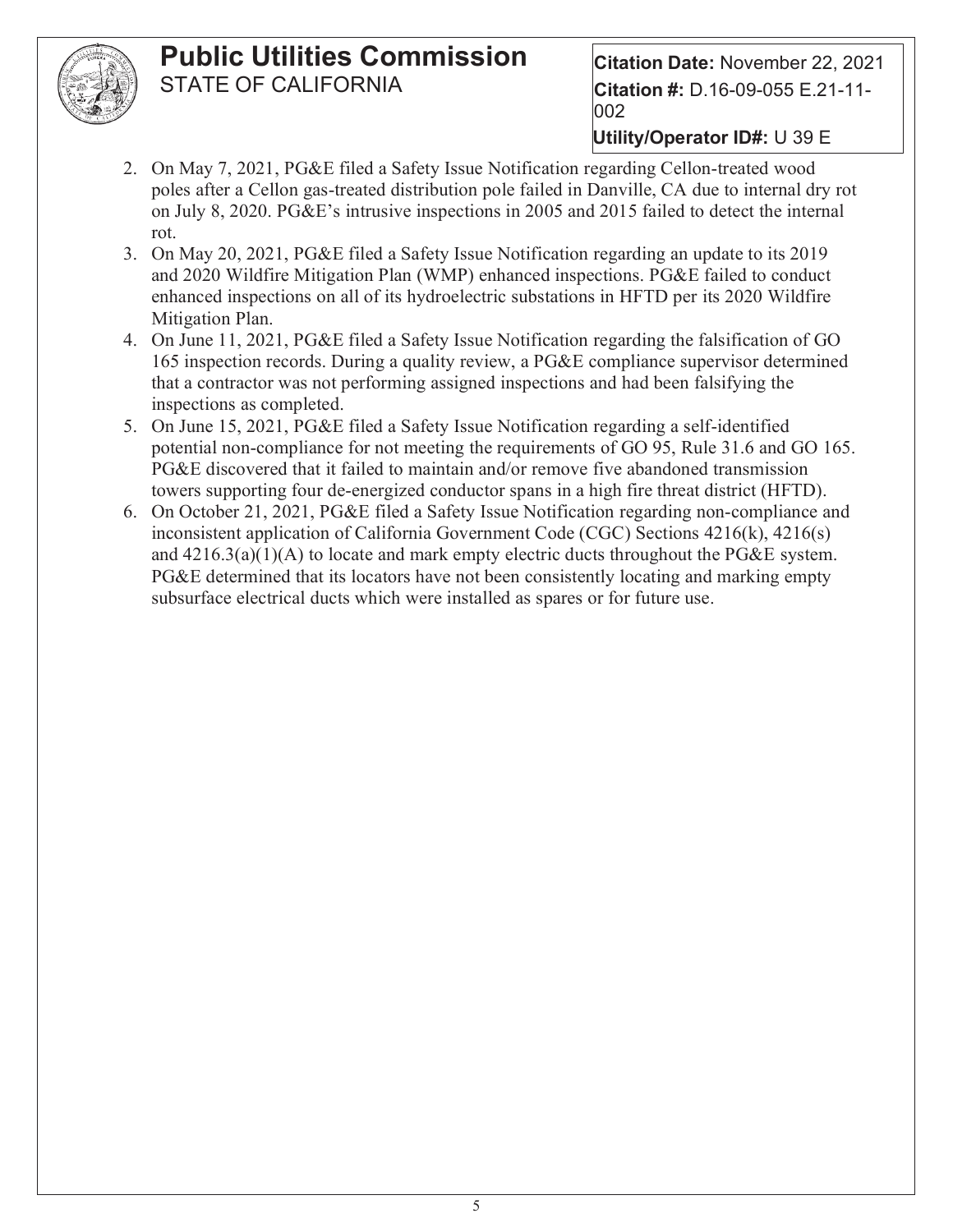

# **Public Utilities Commission**

STATE OF CALIFORNIA

**Citation Date:** November 22, 2021 **Citation #:** D.16-09-055 E.21-11- 002 **Utility/Operator ID#:** U 39 E

**SED CITATION ANALYSIS**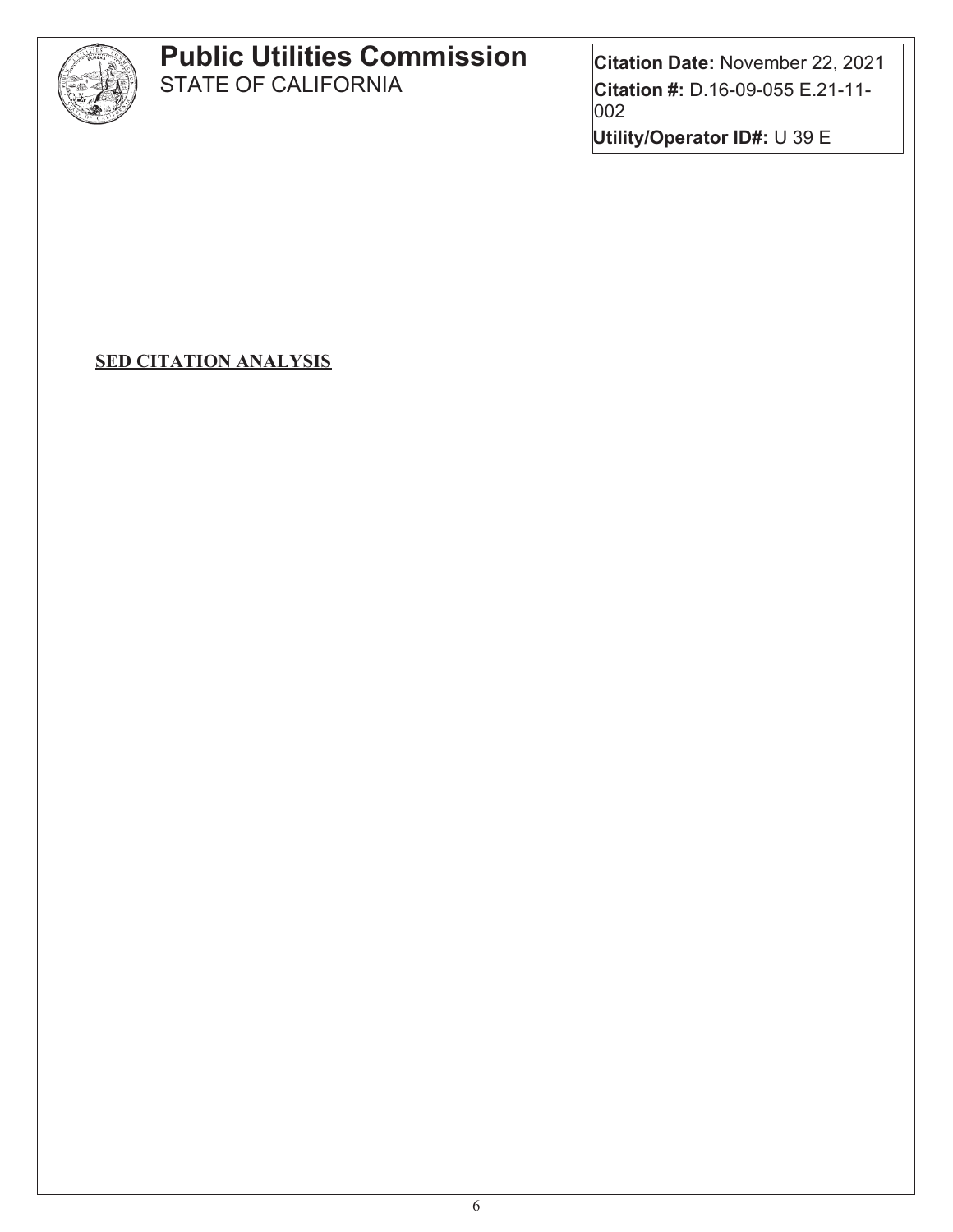

| Utility/Operator ID#: U 39 E |  |  |
|------------------------------|--|--|
|                              |  |  |

| <b>Element</b>                                         | <b>Staff Finding</b>                                                                                                                                                                                                                         |
|--------------------------------------------------------|----------------------------------------------------------------------------------------------------------------------------------------------------------------------------------------------------------------------------------------------|
| Number of violation(s) and<br>duration of violation(s) | 54,755 violations of GO 165, III. B for missing and/or<br>incomplete detailed inspections of distribution poles by<br>their required due date.                                                                                               |
| Severity or gravity of the offense                     | The missed distribution pole detailed inspections of 54,755<br>poles constitutes a non-compliance with GO 165, III. B.<br>This potentially compromised the safety and reliability of<br>PG&E's electric power supply and posed a risk to the |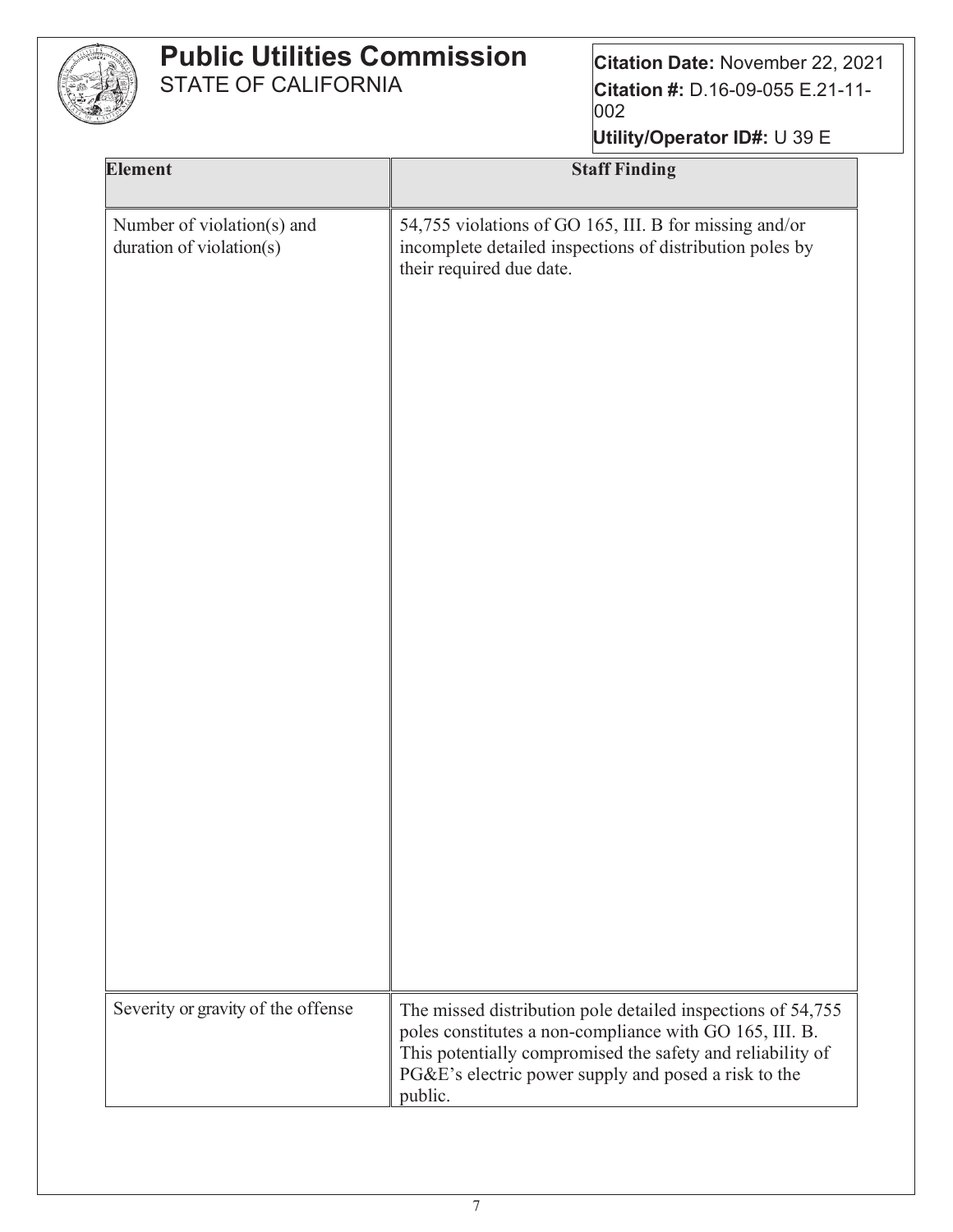

| <b>Element</b>         | <b>Staff Finding</b>                                                                                                                                                                                                                                                                                                                                                                                                                                                                                                                                                                                                                                                                                                                                                                                                                                                                                                                     |
|------------------------|------------------------------------------------------------------------------------------------------------------------------------------------------------------------------------------------------------------------------------------------------------------------------------------------------------------------------------------------------------------------------------------------------------------------------------------------------------------------------------------------------------------------------------------------------------------------------------------------------------------------------------------------------------------------------------------------------------------------------------------------------------------------------------------------------------------------------------------------------------------------------------------------------------------------------------------|
| Conduct of the utility | General Order 165 III. Distribution Facilities B. Standards for<br>Inspection states in part:<br>"Each utility subject to this General Order shall conduct<br>inspections of its distribution facilities, as necessary, to<br>ensure reliable, high-quality, and safe operation, but in no<br>case may the period between inspections (measured in<br>years) exceed the time specified in Table 1."                                                                                                                                                                                                                                                                                                                                                                                                                                                                                                                                      |
|                        | In 2019, PG&E inspected nearly $694,000$ distribution structures<br>in Tier 2 and 3, and Zone 1 HFTD areas as part of its Wildfire<br>Safety Inspection Program (WSIP). Although PG&E's WSIP<br>inspections included many aspects of the GO 165 inspection<br>requirements, they differed from the GO 165 distribution pole<br>inspection requirements in two notable ways:<br>PG&E did not require contract qualified electrical<br>workers (QEWs) performing the 2019 WSIP to pass the<br>test for the ELEC-1000 GO 165 New Inspector Training<br>course.<br>PG&E did not require 2019 WSIP inspectors to identify<br>the lowest priority issues (i.e., "F tags").                                                                                                                                                                                                                                                                     |
|                        | In May 2020 during an internal review of PG&E's 2020<br>workplan for compliance with GO 165, PG&E determined that<br>the reliance on WSIP inspections in 2019 represented an<br>inspection gap as 54,755 poles did not undergo a GO 165<br>required inspection. PG&E planned to inspect the distribution<br>poles in 2020 but due to a miscommunication, the 2020<br>workplan was not updated to include the missed GO 165<br>inspections for the 54,755 poles, and consequently most of these<br>poles were not inspected in 2020. Of the 54,755 distribution<br>poles, approximately 50,130 poles underwent a safety<br>inspection as part of the 2019 WSIP; however, $4,625$ poles did<br>not undergo either a GO 165 detailed inspection or a 2019<br>WISP inspection.<br>PG&E self-reported this incident to the Commission in a<br>meeting on April 7, 2021, and filed a Voluntary Self-Identified<br>Notification on May 7, 2021. |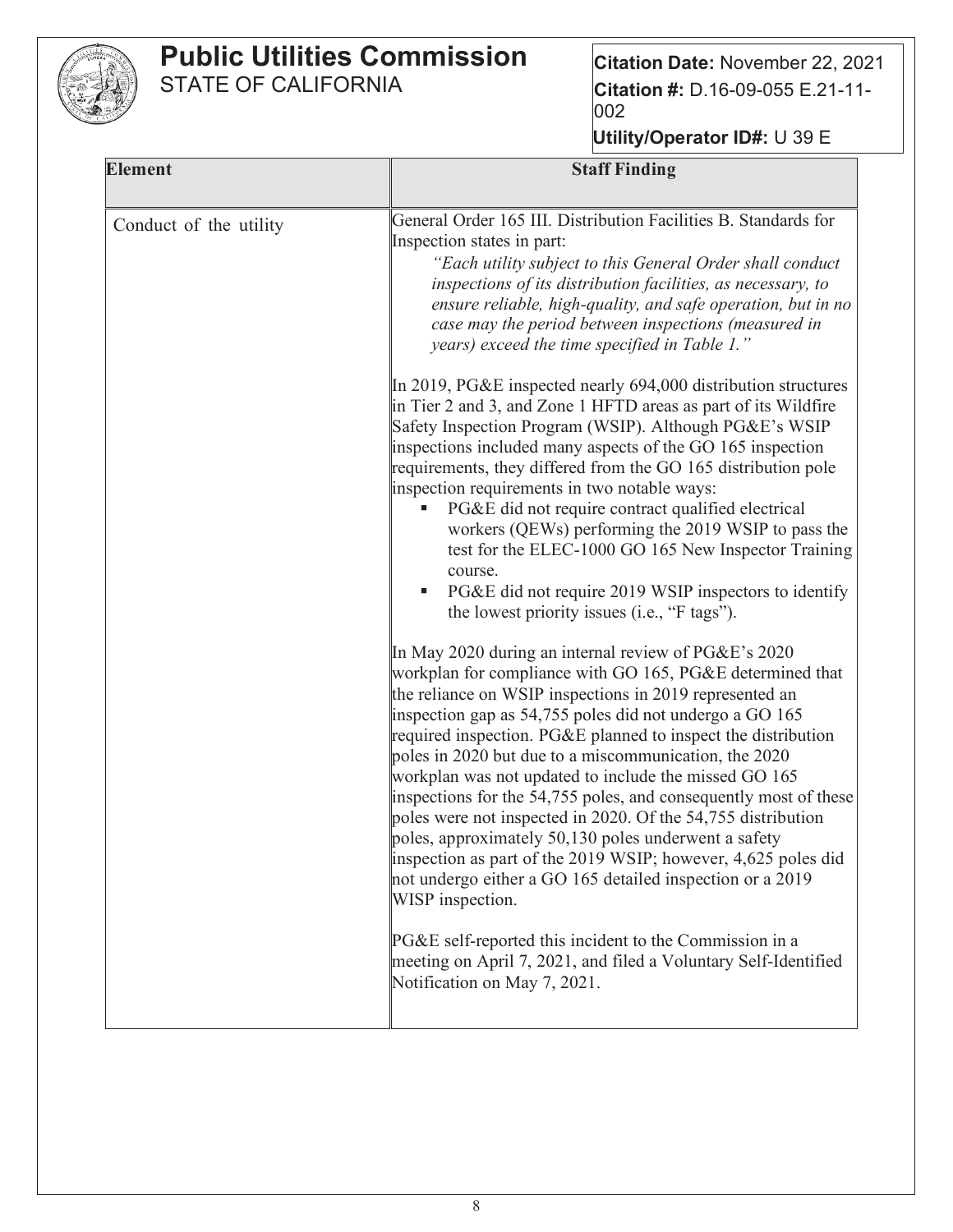

**Citation Date:** November 22, 2021 **Citation #:** D.16-09-055 E.21-11- 002

| <b>Element</b>                        |                                                                                                                                                                                                              | <b>Staff Finding</b>                                                                         |
|---------------------------------------|--------------------------------------------------------------------------------------------------------------------------------------------------------------------------------------------------------------|----------------------------------------------------------------------------------------------|
| Prior history of similar violation(s) | PG&E has reported other instances of late detailed<br>inspections <sup>10</sup> in its required General Order 165 Annual<br>Reports. The number of late inspections by year are shown<br>in the table below. |                                                                                              |
|                                       |                                                                                                                                                                                                              | Summary of Late Detailed Inspections by Year from<br>PG&E's General Order 165 Annual Reports |
|                                       | Year                                                                                                                                                                                                         | Late overhead detailed inspections<br>(units) / Overhead detailed<br>inspections due         |
|                                       | 2019                                                                                                                                                                                                         | 16 / 489,692                                                                                 |
|                                       | 2018                                                                                                                                                                                                         | 7/456,672                                                                                    |
|                                       | 2017                                                                                                                                                                                                         | 215/484,922                                                                                  |
|                                       | 2016                                                                                                                                                                                                         | 130 / 489,818                                                                                |
|                                       | 2015                                                                                                                                                                                                         | 1/482,461                                                                                    |
|                                       |                                                                                                                                                                                                              |                                                                                              |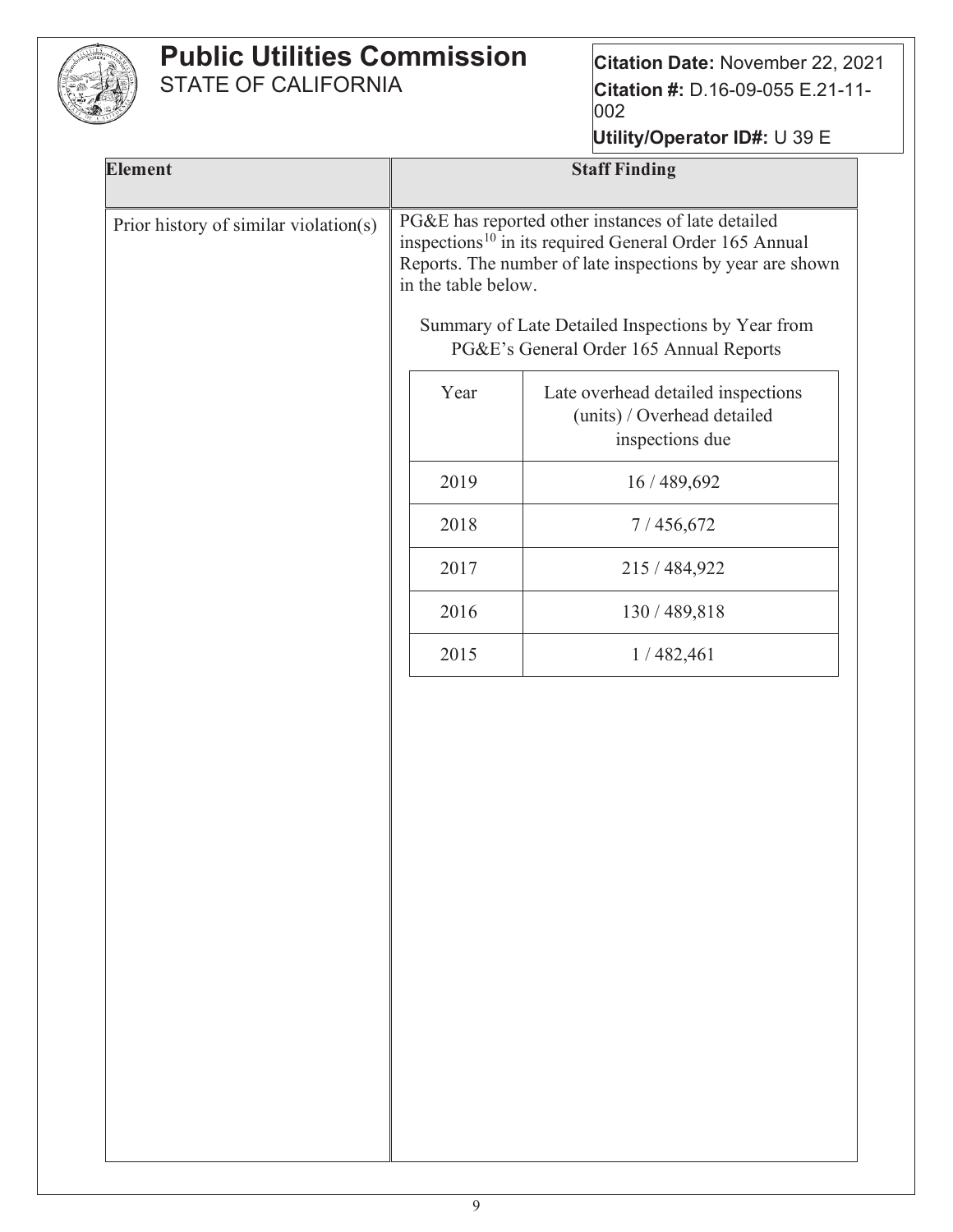

**Citation Date:** November 22, 2021 **Citation #:** D.16-09-055 E.21-11- 002

| <b>Element</b>                     | <b>Staff Finding</b>                                                                                                                                                                                                                                                                                                                                                                                                                                                                                                                                                                                                                                                                                                                                                                                                                                                                                                                                                                                                                                                                                                                                              |
|------------------------------------|-------------------------------------------------------------------------------------------------------------------------------------------------------------------------------------------------------------------------------------------------------------------------------------------------------------------------------------------------------------------------------------------------------------------------------------------------------------------------------------------------------------------------------------------------------------------------------------------------------------------------------------------------------------------------------------------------------------------------------------------------------------------------------------------------------------------------------------------------------------------------------------------------------------------------------------------------------------------------------------------------------------------------------------------------------------------------------------------------------------------------------------------------------------------|
| Self-reporting of the violation    | PG&E self-reported this emergency. After PG&E issued<br>the self-report, SED followed up with PG&E for the<br>progress of completing the missed GO 165 inspections.                                                                                                                                                                                                                                                                                                                                                                                                                                                                                                                                                                                                                                                                                                                                                                                                                                                                                                                                                                                               |
| Financial resources of the utility | PG&E provides natural gas and electric service to<br>approximately 16 million people. PG&E's operating<br>revenue was \$18,469 million in 2020.                                                                                                                                                                                                                                                                                                                                                                                                                                                                                                                                                                                                                                                                                                                                                                                                                                                                                                                                                                                                                   |
| The totality of the circumstances  | Aggravating factors include:<br>PG&E failed to conduct all the GO 165 detailed<br>inspection requirements on 54,755 distribution<br>poles of which a subset of 4,625 poles also did not<br>have a 2019 Wildfire Safety Inspection Program<br>(WSIP) inspection record.<br>The 2019 WSIP inspections are similar in nature to<br>the GO 165 detailed inspections, however WSIP<br>inspectors were not required to identify the lowest<br>priority issues (i.e. "F tags", missing high voltage<br>signs or guy markers among others and the<br>Qualified Electrical Workers (QEW) performing<br>2019 WSIP inspections were not required to pass<br>ELEC-1000 GO 165 New Inspector Training<br>course.<br>Mitigating factors include:<br>PG&E inspected 50,130 of the 54,755 distribution<br>poles under the 2019 WSIP.<br>The 2019 WSIP inspections identified only higher<br>priority safety issues, approximately equivalent to<br>GO 95 Rule $18(1)(a)$ , level 1 and level 2.<br>PG&E's general cooperation with SED for the<br>duration of the investigation; and<br>PG&E's possession of adequate and sufficient<br>financial resources to pay the penalties. |

<sup>&</sup>lt;sup>10</sup> Per PG&E GO 165 Annual Electric Distribution Inspection Report, Units in the "Late" Column represent the total work units by inspection type that PG&E did not inspect within a "year" as defined by D.13-06-011, Appendix B, at p. B-3.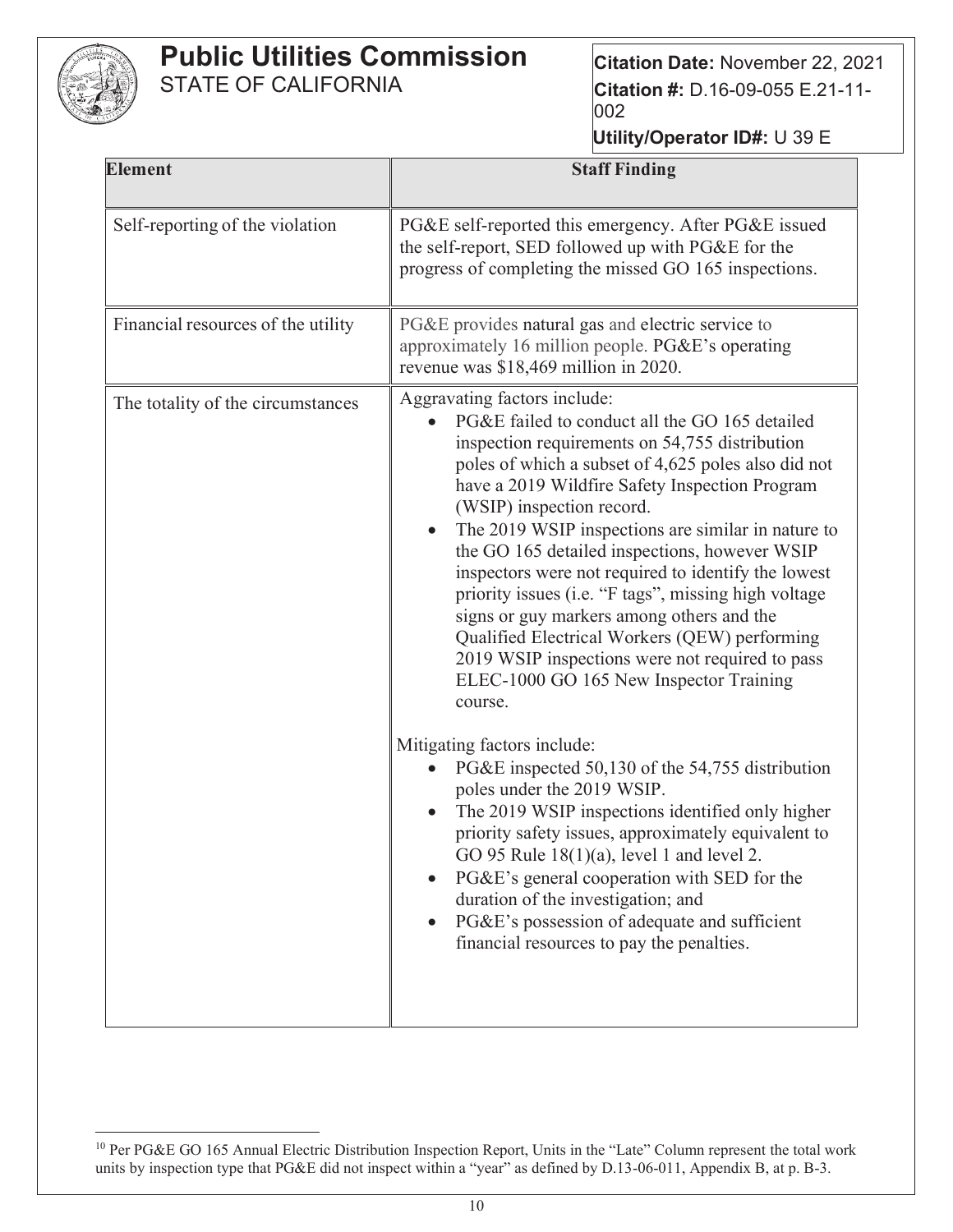

**Citation Date:** November 22, 2021 **Citation #:** D.16-09-055 E.21-11- 002

| <b>Element</b>                                                               | <b>Staff Finding</b>                                                                                                                                                             |
|------------------------------------------------------------------------------|----------------------------------------------------------------------------------------------------------------------------------------------------------------------------------|
| The role of precedent                                                        | This is the second citation issued based on a utility reported<br>self-identified electric issue.                                                                                |
|                                                                              | Gas Safety and Reliability fined PG&E \$16.76 million after<br>PG&E self-reported missed gas distribution leak surveys in<br>the Diablo Division under citation no. 2012-12-001. |
| <b>Resultant Citation Taking All of</b><br><b>These Factors Into Account</b> | \$2.5 million consistent with the administrative limit on<br>citations adopted in Decision 16-09-055.                                                                            |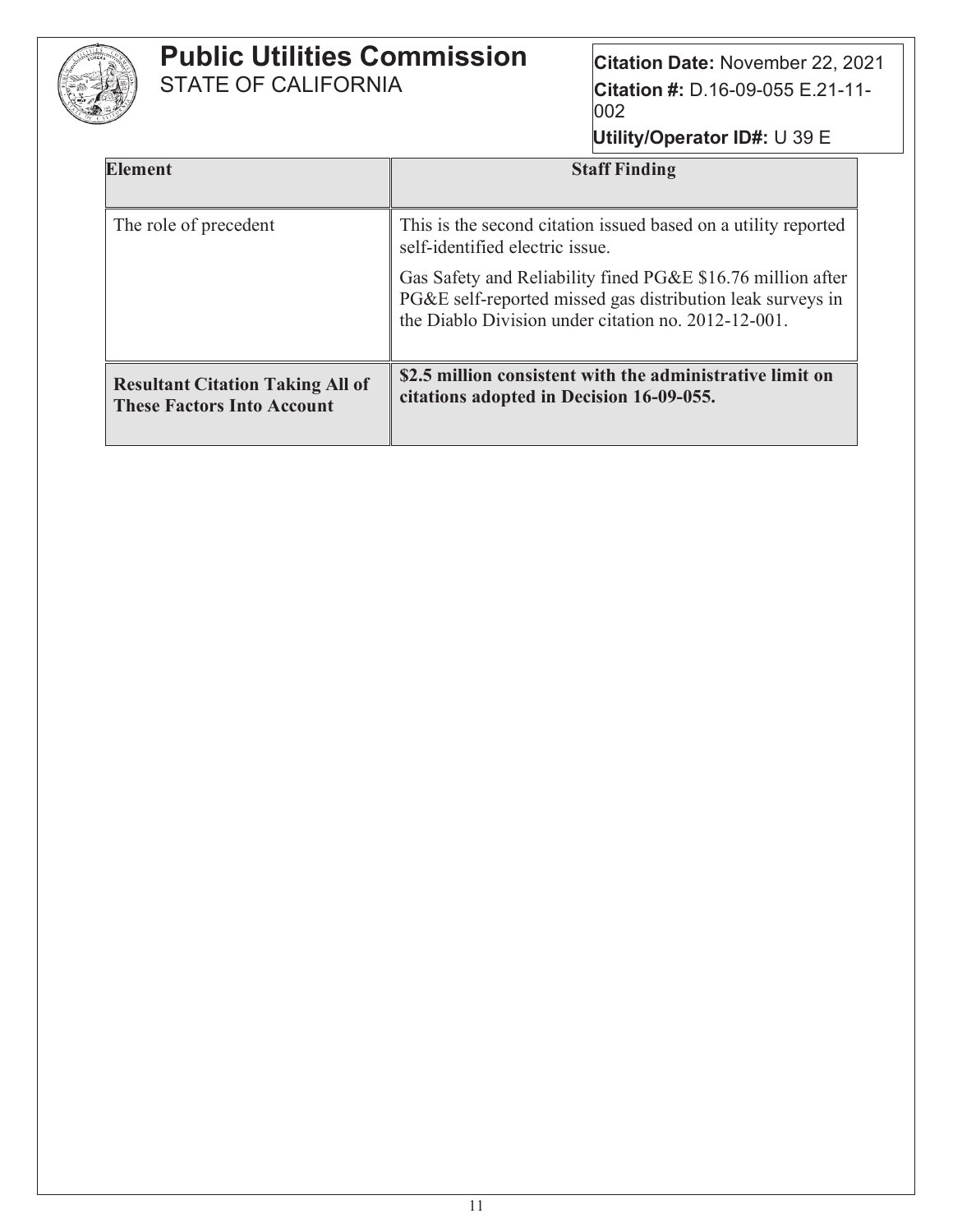

**Citation Date:** November 22, 2021 **Citation #:** D.16-09-055 E.21-11- 002 **Utility/Operator ID#:** U 39 E

#### **RESPONSE:**

Respondent is called upon to provide a response to this Citation by: **5:00 PM on December 22, 2021**. By way of such response, Respondent, **within 30 calendar days,** must either pay the amount of the penalty set forth in this citation<sup>1</sup>, or appeal<sup>2</sup> the citation. In addition, the Respondent must do one of the following:

- (1) For violations constituting immediate safety hazards: Respondent must immediately correct the immediate safety hazards.
- (2) For violations that do not constitute immediate safety hazards: Violations that do not constitute immediate safety hazards must be corrected within 30 days after the citation is served. If said violations that do not constitute immediate safety hazards cannot be corrected within 30 days, then the Respondent must submit a detailed Compliance Plan to the Director of SED within 30 days after the citation issues, unless the utility and the Director of SED, before the expiration of the 30 day period, agree in writing to another date, reflecting the soonest that the Respondent can correct the violations. The Compliance Plan must provide a detailed description of when the violation will be corrected, the methodology to be utilized, and a statement supported by a declaration from the Respondent's Chief Executive Officer or appropriate designee (CEO Declaration) stating that in the Respondent's best judgment, the time that will be taken to correct the violation will not affect the safety or integrity of the operating system or endanger public safety.

Note: Respondent will forfeit the right to appeal the citation by failing to do one of the options outlined above within 30 days. Payment of a citation or filing a Notice of Appeal does not excuse the Respondent from curing the violation. The amount of the penalty may continue to accrue until a Notice of Appeal is filed. Penalties are stayed during the appeal process. A late payment will be subject to a penalty of 10% per year, compounded daily and to be assessed beginning the calendar day following the payment-due date. The Commission may take additional action to recover any unpaid fine and ensure compliance with applicable statutes and Commission orders.

1 For fines paid pursuant to Pub. Util. Code §2107 and D.16-09-055 Respondent shall submit a certified check payable to California Public Utilities Commission using the attached Citation Payment Form. Upon payment, the fine will be deposited in the State Treasury to the credit of the General Fund and this citation will become final.

2 Respondent may Appeal this citation by completing and submitting a Notice of Appeal Form. Please see the attached document, "Directions For Submitting An Appeal To A Citation Issued Pursuant to Decision 16-09-055" for information on the appeals process and the attached "Notice of Appeal Of Citation Form."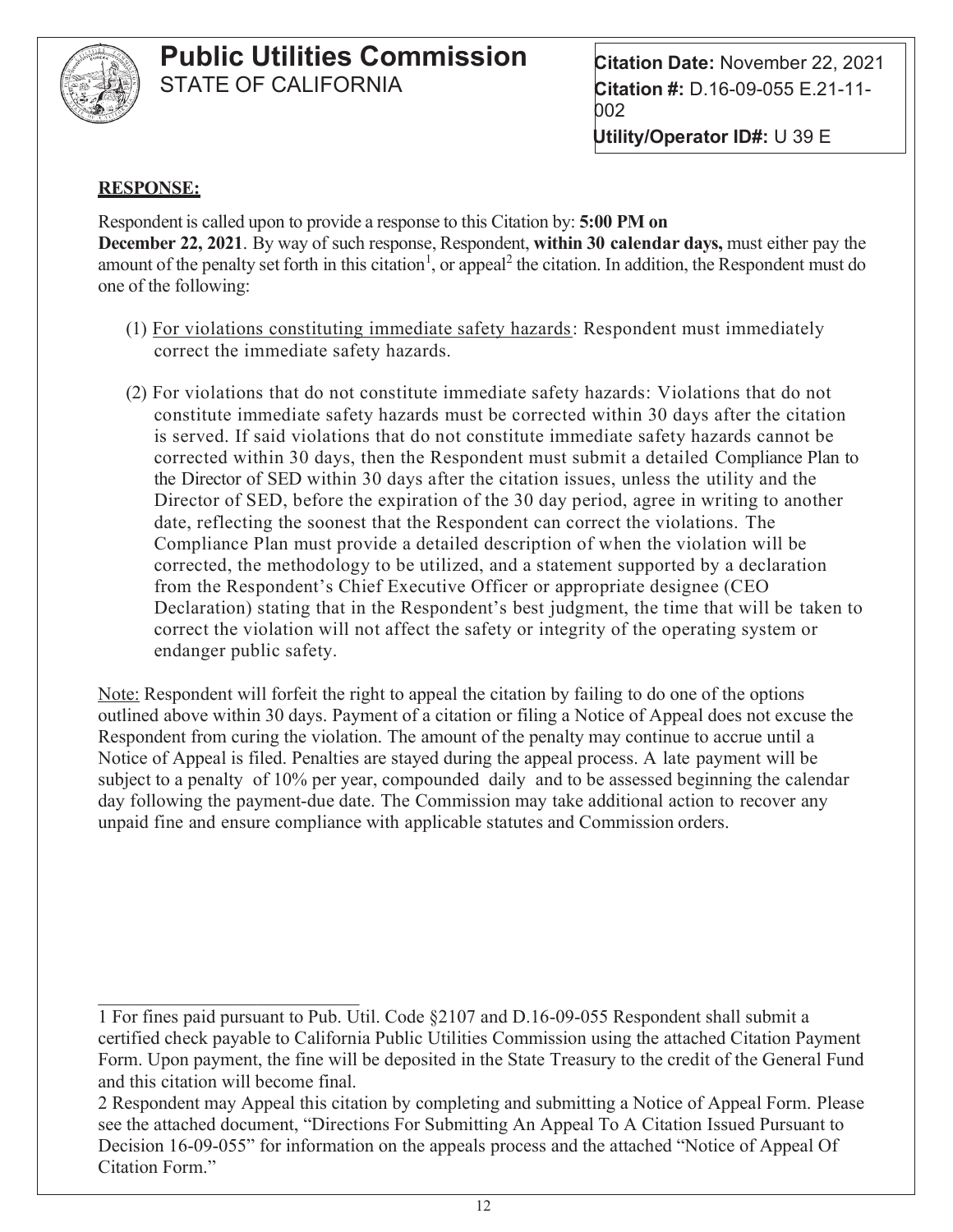

**Citation Date:** November 22, 2021 **Citation #:** D.16-09-055 E.21-11- 002 **Utility/Operator ID#:** U 39 E

#### **NOTIFICATION TO LOCAL AUTHORITIES:**

As soon as is reasonable and necessary, and no later than 10 calendar days after service of the citation is effected, Respondent must provide a notification to the Chief Administrative Officer or similar authority in the city and county where the violation occurred. Within 10 days of providing such notification, Respondent must serve an affidavit to the Director of SED, at the mail or e-mail address noted below, attesting that the local authorities have been notified; the date(s) for when notification was provided; and the name(s) and contact information for each local authority so notified.

The CPUC expects the Utility to take actions, as soon as feasible, to correct, mitigate, or otherwise make safe all violations noted on the Citation regardless of the Utility's intentions to accept or appeal the violation(s) noted in the Citation.

Kuli 1. Par

Digitally signed by Leslie Palmer Date: 2021.11.22 10:51:56 -08'00'

 *Leslie Palmer* **Director**  Safety and Enforcement Division California Public Utilities Commission 505 Van Ness Avenue San Francisco, CA 94102 Leslie.Palmer@cpuc.ca.gov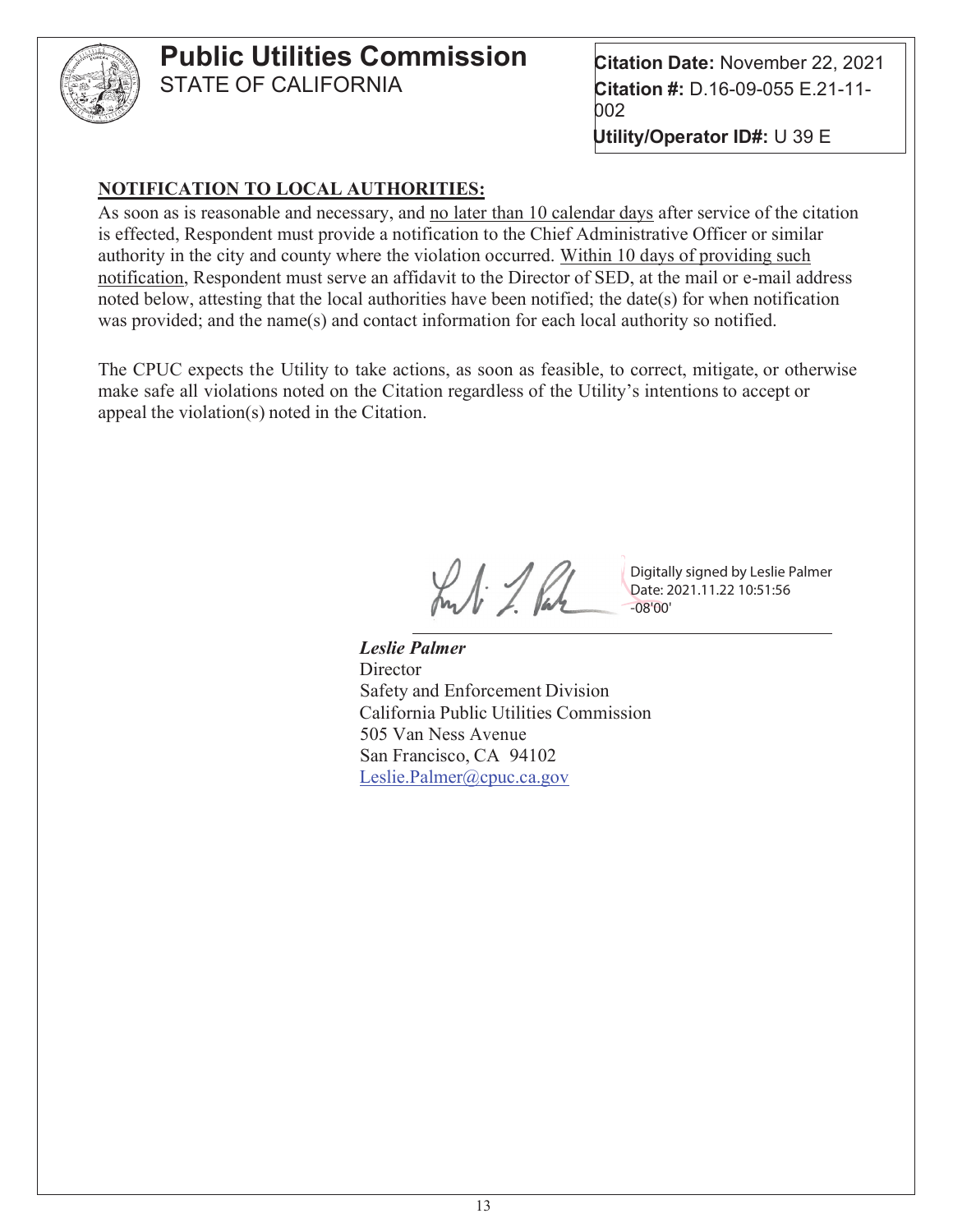

**Citation Date:** November 22, 2021 **Citation #:** D.16-09-055 E.21-11- 002 **Utility/Operator ID#:** U 39 E

#### **CITATION PAYMENT FORM**

I (we) hereby agree to comply with this citation dated , and have corrected/mitigated the violation(s) noted in the citation on \_and no later than  $\Box$ , all work to make permanent corrections to any mitigated, or otherwise remaining concerns related to the violation(s) will be completed as noted in the Compliance Plan we have submitted to the Director of SED and, herewith, pay a fine in the amount of

\$ as included in the citation.

Signature of Electrical Corporation's Treasurer, Chief Financial Officer, or President/Chief Executive Officer, or delegated Officer thereof

(Signature) (Date)

(Printed Name and Title)

Payment must be made via certified check or wire transfer, payable to the *California Public Utilities Commission*. For payment made via check, please send to the address below. Please include the citation number on the memorandum line of the check or money transfer to ensure your payment is properly applied.

> **California Public Utilities Commission Attn: Fiscal Office 505 Van Ness Avenue San Francisco, CA 94102-3298**

**NOTE**: A copy of the completed Citation Payment Form must be sent to the Director of the Safety and Enforcement Division, via email or regular mail, to the address provided on the Citation.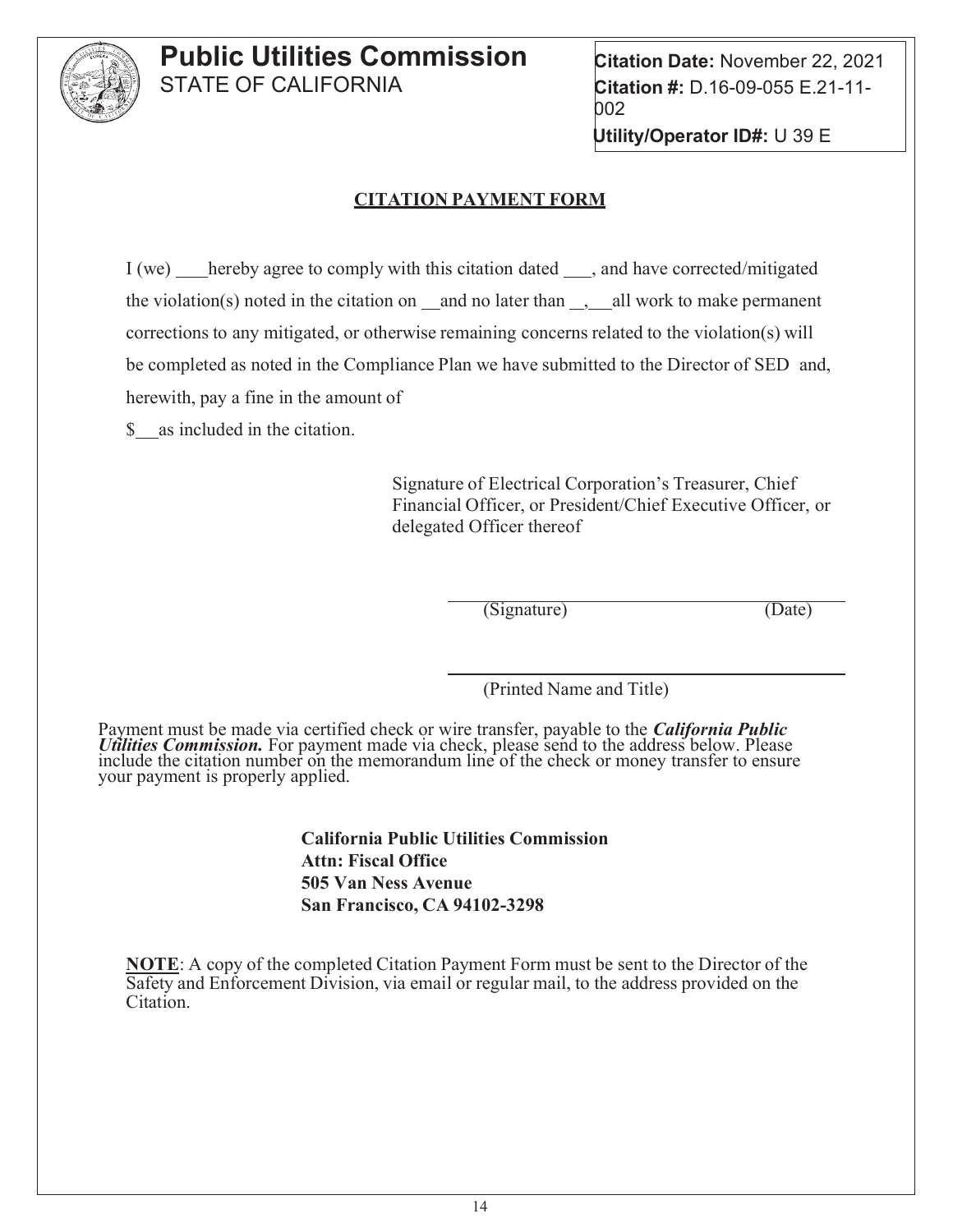

**Utility/Operator ID#:** U 39 E

#### **DIRECTIONS FOR SUBMITTING AN APPEAL TO A CITATION ISSUED PURSUANT TO DECISION 16-09-055**

Within 30 calendar days of the Respondent being served with a *CITATION ISSUED PURSUANT TO DECISION 16-09-055*, Respondent may appeal the citation. Beyond 30 calendar days of being served with the citation, Respondent is in default and, as a result, is considered as having forfeited rights to appeal the citation. The Respondent must still correct the violation(s) as instructed in the Response section of this citation.

To appeal the citation, Appellant must file a Notice of Appeal (including a completed title page complying with Rule 1.6 of the Commission's Rules of Practice and Procedure, and attached Notice of Appeal Form) along with copies of any materials the Appellant wants to provide in support of its appeal with the Commission's Docket Office **and** must serve the Notice of Appeal, at a minimum, on

- 1) The Chief Administrative Law Judge (with an electronic copy to: ALJ Div Appeals Coordinator@cpuc.ca.gov),
- 2) The Director of the Safety and Enforcement Division
- 3) The Executive Director
- 4) General Counsel
- 5) The Director of the Office of Ratepayer Advocates

at the address listed below within 30 calendar days of the date on which the Appellant is served the Citation. The Appellant must file a proof of service to this effect at the same time the Appellant files the Notice of Appeal. The Notice of Appeal must at a minimum state: (a) the date of the citation that is appealed; and (b) the rationale for the appeal with specificity on all grounds for the appeal of the citation.

*California Public Utilities Commission 505 Van Ness Ave. San Francisco, CA 94102 Attn: <Insert Title>*

**NOTE:** Submission of a *Notice of Appeal Form* in no way diminishes Appellant's responsibility for correcting the violation described in the citation, or otherwise ensuring the safety of facilities or conditions that underlie the violations noted in the Citation.

Ex Parte Communications as defined by Rule 8.1(c) of the Commission's Rules of Practice and Procedure, are prohibited from the date the citation is issued through the date a final order is issued on the citation appeal.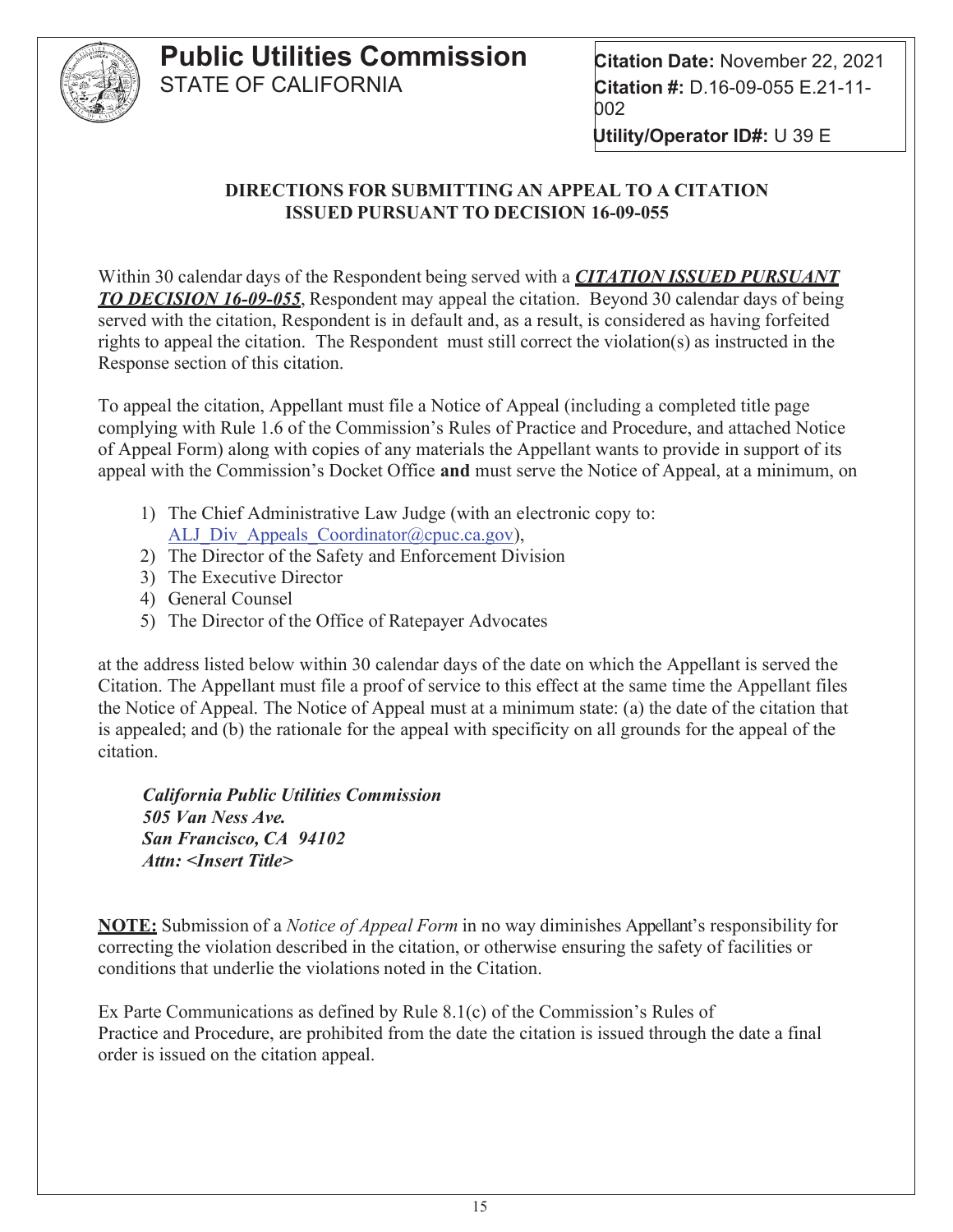

**Citation Date:** November 22, 2021 **Citation #:** D.16-09-055 E.21-11- 002 **Utility/Operator ID#:** U 39 E

After receipt of the Appellant's *Notice of Appeal Form*, a hearing will be convened before an Administrative Law Judge. At least ten days before the date of the hearing, the Appellant will be notified and provided with the location, date, and time for the hearing. At the hearing,

- (a) Appellant may be represented by an attorney or other representative, but any such representation shall be at the sole expense of the Appellant;
- (b) Appellant may request a transcript of the hearing, but must pay for the cost of the transcript in accordance with the Commission's usual procedures;
- (c) Appellant is entitled to the services of an interpreter at the Commission's expense upon written request to the Chief Administrative Law Judge not less than five business days prior to the date of the hearing;
- (d) Appellant is entitled to a copy of or electronic reference to "Resolution ALJ-299 Establishing Pilot Program Citation Appeal and General Order I56 Appellate Rules (Citation Appellate Rules)"; and
- (e) Appellant may bring documents to offer in evidence (Rule 13.6 (Evidence) of the Commission's Rules of Practice and Procedure applies) and/or call witnesses to testify on Appellant's behalf. At the Commission's discretion, the hearing in regard to the Appellant's appeal can be held in a CPUC hearing room at either of the following locations:

#### **San Francisco**: **Los Angeles:**

San Francisco, CA 94102 Los Angeles, CA 90013

505 Van Ness Avenue 320 West 4th Street, Suite 500

The hearing(s) held in regard to the Appellant's appeal will be adjudicated in conformance with all applicable Public Utilities Code requirements.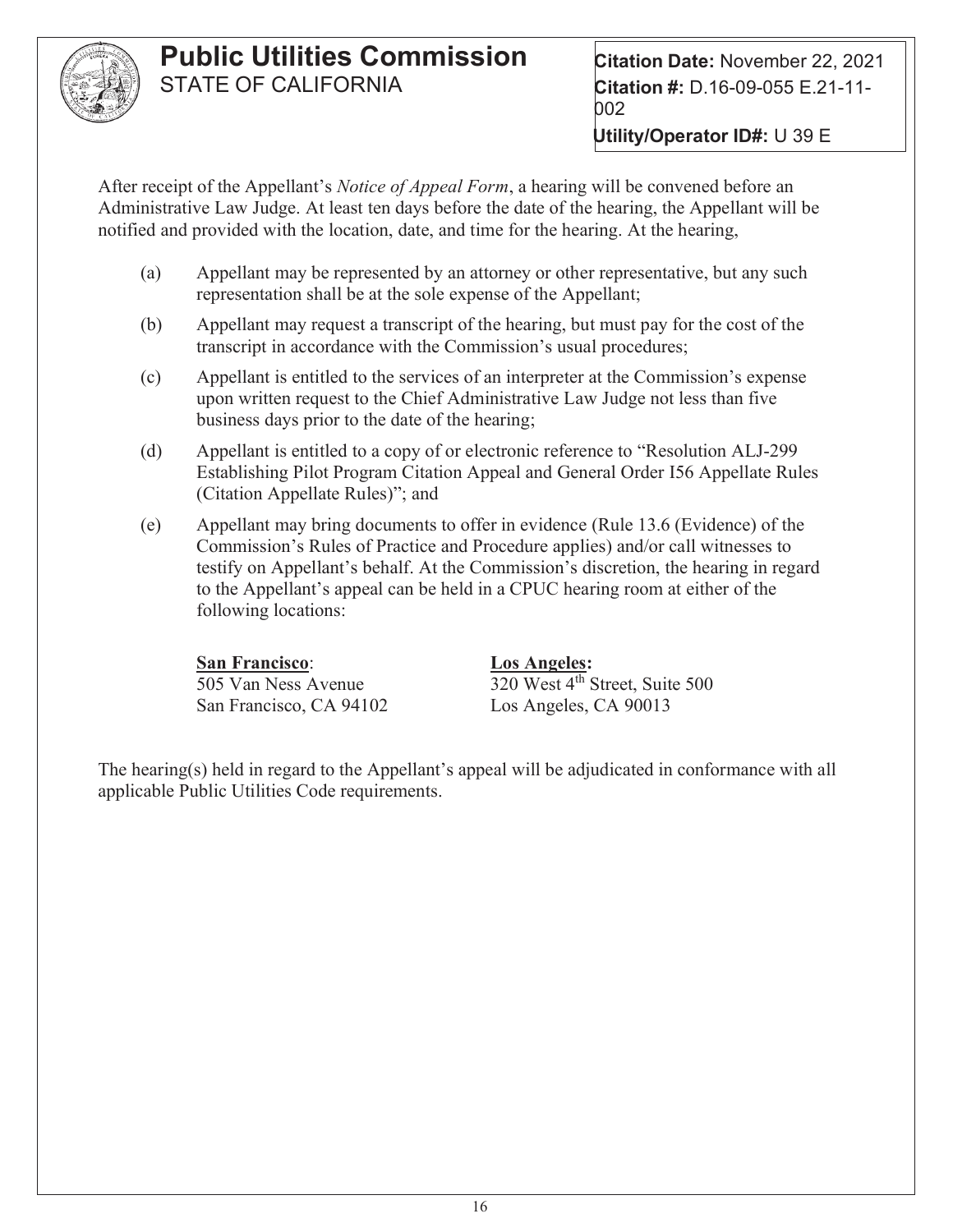

**Citation Date:** November 22, 2021 **Citation #:** D.16-09-055 E.21-11- 002 **Utility/Operator ID#:** U 39 E

**Notice of Appeal Form Appeal from Citation issued by Safety and Enforcement Division (Pursuant to Decision 16-09-055)**

| <b>Appellant:</b>                              |                                                                  |
|------------------------------------------------|------------------------------------------------------------------|
|                                                |                                                                  |
| [Name]                                         |                                                                  |
| [Title]                                        | Utility/Operator ID#: ______________                             |
| [Utility Name]                                 |                                                                  |
| [Mailing Address]                              |                                                                  |
| [City, CA Zip Code]                            |                                                                  |
|                                                |                                                                  |
| [Utility/Operator<br>and Enforcement Divisine" | from ___________________issued by Safety<br>[Citation<br>Number] |

Statements supporting Appellant's Appeal of Citation (You may use additional pages if needed and/or attach copies of supporting materials along with this form).